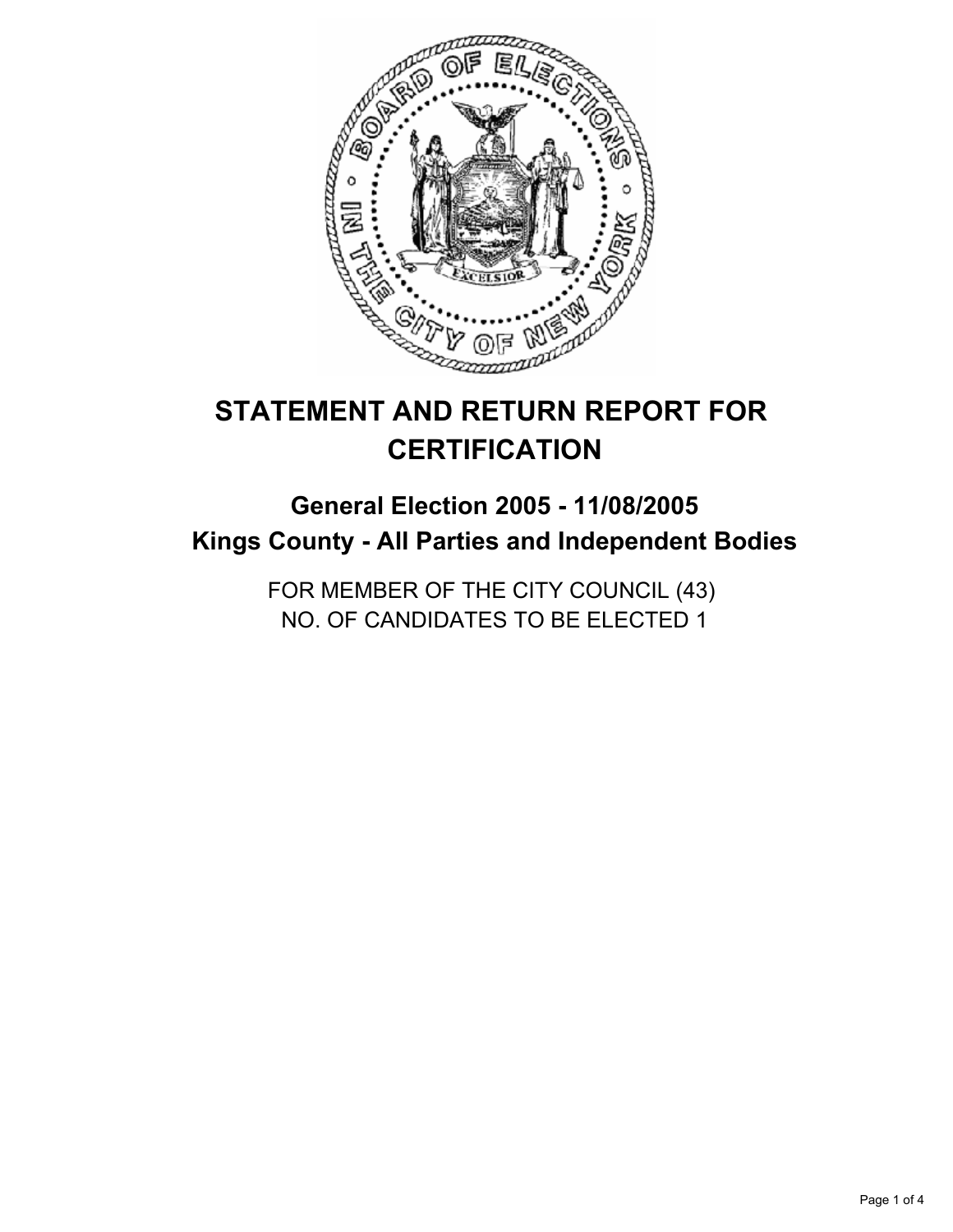

## **ASSEMBLY DISTRICT 46**

| PUBLIC COUNTER                                          | 7,193 |
|---------------------------------------------------------|-------|
| <b>EMERGENCY</b>                                        | 0     |
| ABSENTEE/MILITARY                                       | 190   |
| AFFIDAVIT                                               | 80    |
| <b>TOTAL BALLOTS</b>                                    | 7,463 |
| PAT RUSSO (REPUBLICAN)                                  | 2,753 |
| VINCENT J GENTILE (DEMOCRATIC)                          | 3,519 |
| PAT RUSSO (INDEPENDENCE)                                | 138   |
| PAT RUSSO (CONSERVATIVE)                                | 325   |
| VINCENT J GENTILE (WORKING FAMILIES\SMALLER CLASS SIZE) | 209   |
| <b>TOTAL VOTES</b>                                      | 6,944 |
| <b>UNRECORDED</b>                                       | 519   |

#### **ASSEMBLY DISTRICT 47**

| <b>PUBLIC COUNTER</b>                                   | 264 |  |
|---------------------------------------------------------|-----|--|
| <b>EMERGENCY</b>                                        |     |  |
| ABSENTEE/MILITARY                                       |     |  |
| AFFIDAVIT                                               |     |  |
| <b>TOTAL BALLOTS</b>                                    | 268 |  |
| PAT RUSSO (REPUBLICAN)                                  | 89  |  |
| VINCENT J GENTILE (DEMOCRATIC)                          | 99  |  |
| PAT RUSSO (INDEPENDENCE)                                | 6   |  |
| PAT RUSSO (CONSERVATIVE)                                | 9   |  |
| VINCENT J GENTILE (WORKING FAMILIES\SMALLER CLASS SIZE) | 5   |  |
| <b>TOTAL VOTES</b>                                      | 208 |  |
| <b>UNRECORDED</b>                                       | 60  |  |

#### **ASSEMBLY DISTRICT 48**

| <b>PUBLIC COUNTER</b>                                   | 3,400 |
|---------------------------------------------------------|-------|
| <b>EMERGENCY</b>                                        | 13    |
| ABSENTEE/MILITARY                                       | 69    |
| <b>AFFIDAVIT</b>                                        | 27    |
| <b>TOTAL BALLOTS</b>                                    | 3,509 |
| PAT RUSSO (REPUBLICAN)                                  | 1,229 |
| VINCENT J GENTILE (DEMOCRATIC)                          | 1,615 |
| PAT RUSSO (INDEPENDENCE)                                | 65    |
| PAT RUSSO (CONSERVATIVE)                                | 202   |
| VINCENT J GENTILE (WORKING FAMILIES\SMALLER CLASS SIZE) | 121   |
| <b>TOTAL VOTES</b>                                      | 3,232 |
| <b>UNRECORDED</b>                                       | 277   |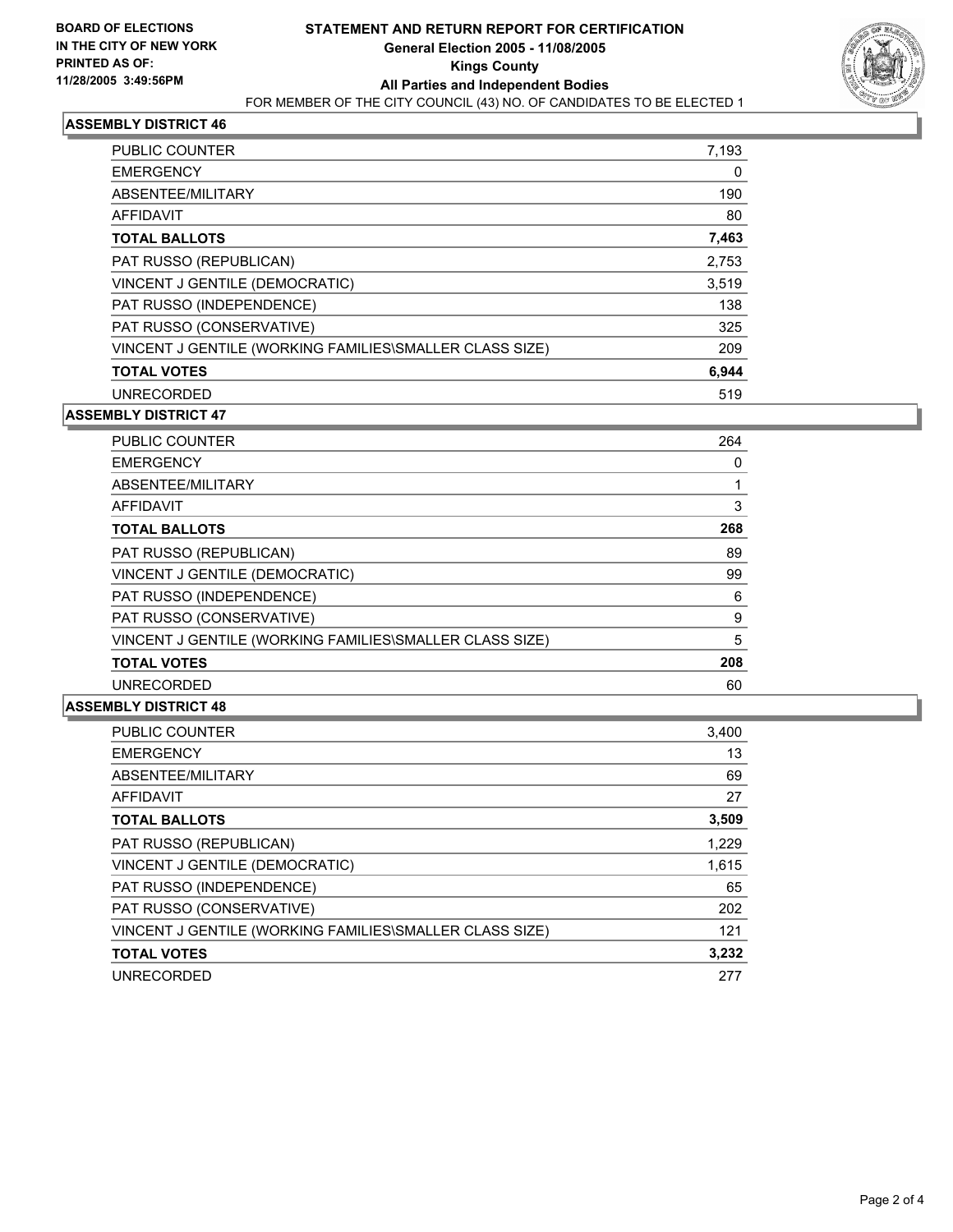

## **ASSEMBLY DISTRICT 49**

| PUBLIC COUNTER                                          | 6,947 |
|---------------------------------------------------------|-------|
| <b>EMERGENCY</b>                                        | 16    |
| ABSENTEE/MILITARY                                       | 142   |
| AFFIDAVIT                                               | 49    |
| <b>TOTAL BALLOTS</b>                                    | 7,154 |
| PAT RUSSO (REPUBLICAN)                                  | 2,320 |
| VINCENT J GENTILE (DEMOCRATIC)                          | 3,528 |
| PAT RUSSO (INDEPENDENCE)                                | 156   |
| PAT RUSSO (CONSERVATIVE)                                | 191   |
| VINCENT J GENTILE (WORKING FAMILIES\SMALLER CLASS SIZE) | 206   |
| <b>TOTAL VOTES</b>                                      | 6,401 |
| <b>UNRECORDED</b>                                       | 753   |

#### **ASSEMBLY DISTRICT 51**

| <b>PUBLIC COUNTER</b><br>533                            |    |
|---------------------------------------------------------|----|
| <b>EMERGENCY</b>                                        | 17 |
| ABSENTEE/MILITARY                                       |    |
| AFFIDAVIT                                               | 5  |
| 562<br><b>TOTAL BALLOTS</b>                             |    |
| PAT RUSSO (REPUBLICAN)<br>151                           |    |
| VINCENT J GENTILE (DEMOCRATIC)<br>300                   |    |
| PAT RUSSO (INDEPENDENCE)                                | 14 |
| PAT RUSSO (CONSERVATIVE)                                | 16 |
| VINCENT J GENTILE (WORKING FAMILIES\SMALLER CLASS SIZE) | 14 |
| 495<br><b>TOTAL VOTES</b>                               |    |
| <b>UNRECORDED</b>                                       | 67 |

#### **ASSEMBLY DISTRICT 60**

| <b>PUBLIC COUNTER</b>                                   | 8,004 |
|---------------------------------------------------------|-------|
| <b>EMERGENCY</b>                                        | 398   |
| ABSENTEE/MILITARY                                       | 194   |
| AFFIDAVIT                                               | 82    |
| <b>TOTAL BALLOTS</b>                                    | 8,678 |
| PAT RUSSO (REPUBLICAN)                                  | 3,075 |
| VINCENT J GENTILE (DEMOCRATIC)                          | 4,088 |
| PAT RUSSO (INDEPENDENCE)                                | 167   |
| PAT RUSSO (CONSERVATIVE)                                | 407   |
| VINCENT J GENTILE (WORKING FAMILIES\SMALLER CLASS SIZE) | 285   |
| <b>TOTAL VOTES</b>                                      | 8,022 |
| <b>UNRECORDED</b>                                       | 656   |